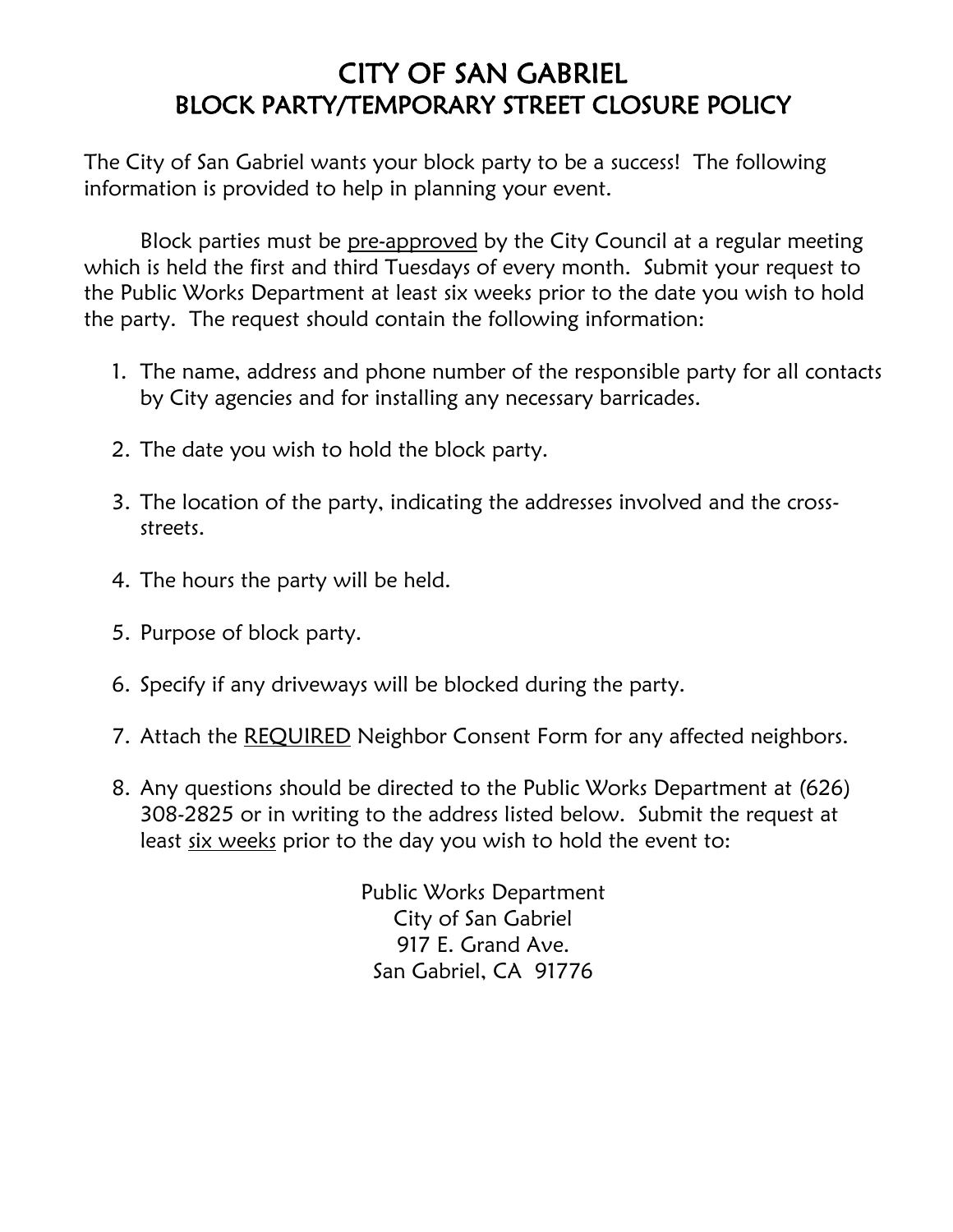# CITY OF SAN GABRIEL BLOCK PARTY/TEMPORARY STREET CLOSURE STANDARD CONDITIONS OF APPROVAL

All approvals for block parties are subject to the following conditions as well as any other condition(s) deemed appropriate:

- 1. A minimum width of 20 feet of one side of the street shall remain unobstructed for access by public safety vehicles.
- 2. Fire hydrants shall remain unobstructed at all times.
- 3. There shall be no consumption of alcohol with the public right-of-way.
- 4. There shall be no fireworks or other pyrotechnic displays.
- 5. Parties are subject to disturbing the peace laws.
- 6. A resident shall be identified as the responsible party for all contracts by City agencies and for installing and removing the street barricades.
- 7. The street closure shall be between the hours as indicated on the request form.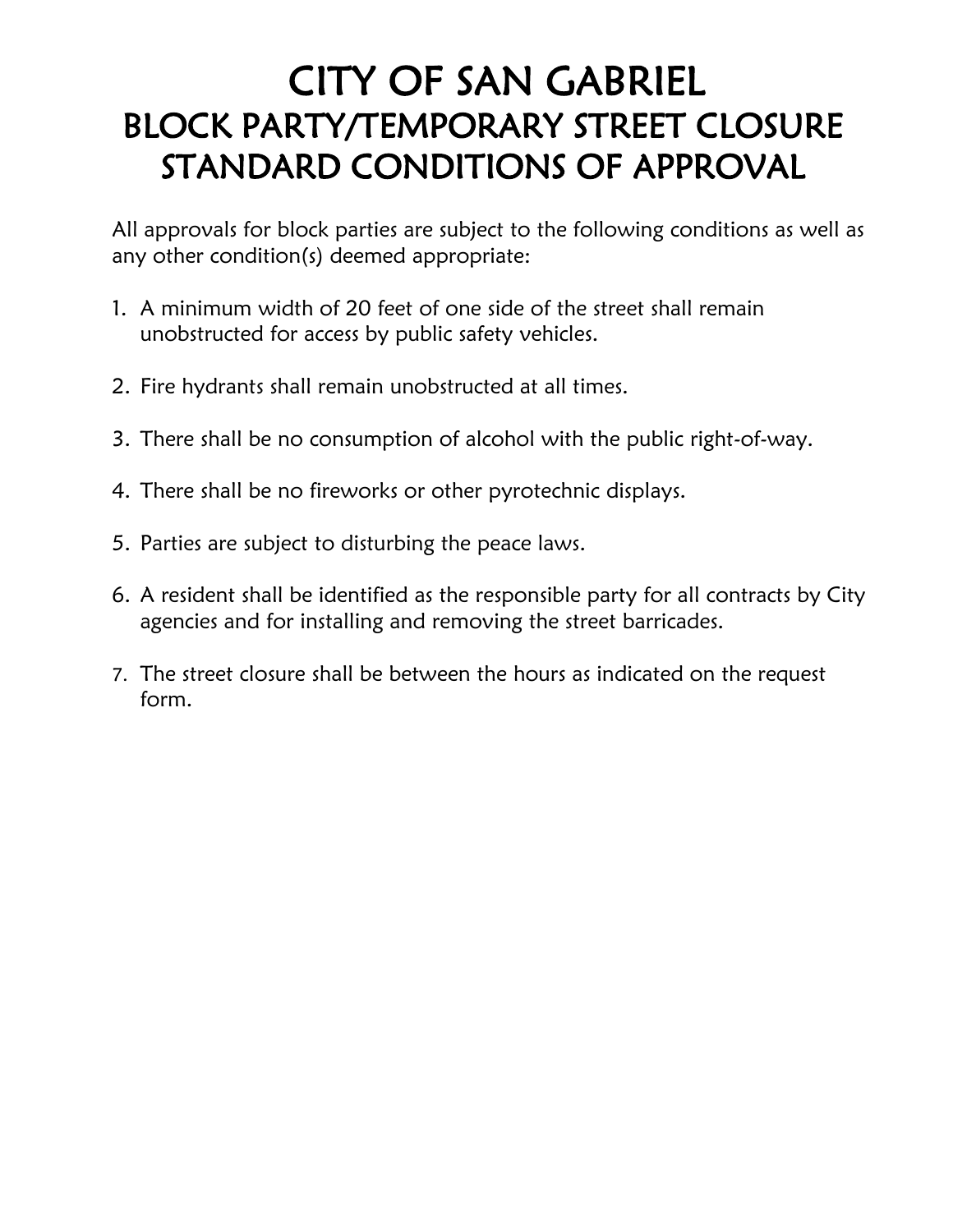### CITY OF SAN GABRIEL **BLOCK PARTY/TEMPORARY STREET CLOSURE REQUEST FORM**

### **REQUEST MUST BE SUBMITTED AT LEAST SIX WEEKS PRIOR TO THE DATE YOU WISH TO HOLD THE BLOCK PARTY.**

#### **SUBMIT COMPLETED FORM TO:**

#### **PUBLIC WORKS CITY OF SAN GABRIEL 917 E. GRAND AVE. SAN GABRIEL, CA 91776**

#### **PLEASE PRINT CLEARLY!**

Responsible person for all contacts by City agencies and for installing and removing the street barricades:

| Name                                                                                                                                              |                    |                                                   |  |
|---------------------------------------------------------------------------------------------------------------------------------------------------|--------------------|---------------------------------------------------|--|
| <b>Address</b>                                                                                                                                    |                    |                                                   |  |
|                                                                                                                                                   |                    |                                                   |  |
|                                                                                                                                                   |                    |                                                   |  |
|                                                                                                                                                   |                    |                                                   |  |
|                                                                                                                                                   |                    |                                                   |  |
| Location: _____<br><b>Block Number(s)</b>                                                                                                         | <b>Street Name</b> |                                                   |  |
|                                                                                                                                                   |                    |                                                   |  |
| Block party to be held between the hours of _____________ a.m./p.m. and ___________ a.m./p.m.                                                     |                    |                                                   |  |
| Will any residential driveways be blocked during the party?<br>No $\frac{1}{\sqrt{1-\frac{1}{2}}\sqrt{1-\frac{1}{2}}\left( \frac{1}{2}+1\right)}$ |                    |                                                   |  |
| <b>Yes</b>                                                                                                                                        |                    | Please attach the REQUIRED Neighbor Consent Form. |  |
| For OFFICE USE ONLY                                                                                                                               |                    |                                                   |  |
| Date submitted to Public Works: Next and Section of the Received by: Next and Section 2014                                                        |                    |                                                   |  |
|                                                                                                                                                   |                    |                                                   |  |
| Comments: with the comments of the comments of the comments of the comments of the comments of the comments of                                    |                    |                                                   |  |
|                                                                                                                                                   |                    |                                                   |  |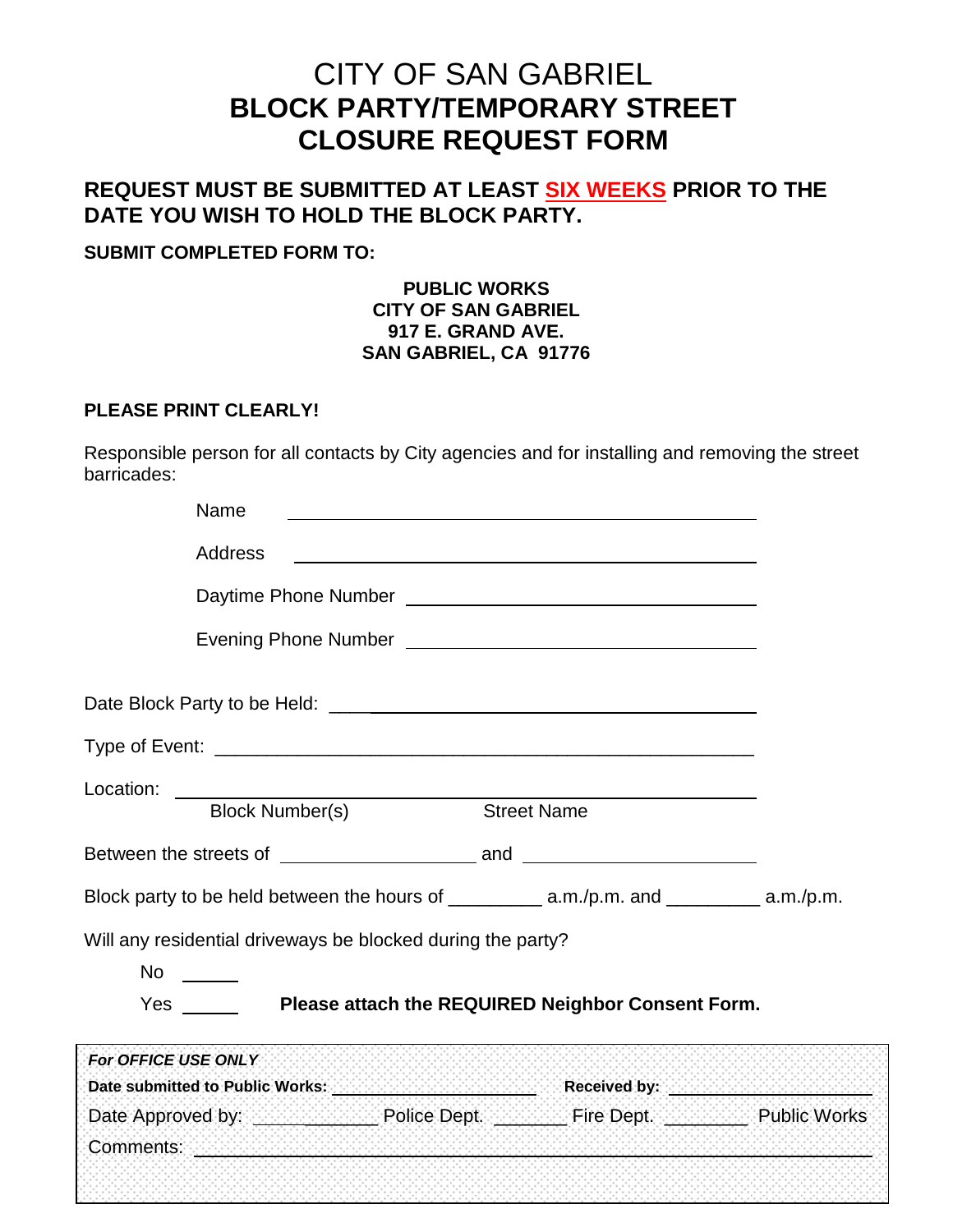## **CITY OF SAN GABRIEL BLOCK PARTY/TEMPORARY STREET CLOSURE NEIGHBOR CONSENT FORM**

| (Applicant's First and Last Name)                                                           | am seeking to have a block party and/or (and in the same seeking to have a block party and/or |  |
|---------------------------------------------------------------------------------------------|-----------------------------------------------------------------------------------------------|--|
|                                                                                             |                                                                                               |  |
| on the date of __________ between the hours of ____: ____ a.m./p.m. and ____: ___ a.m./p.m. |                                                                                               |  |
|                                                                                             | between the streets of                                                                        |  |
| $\qquad \qquad \qquad \text{and} \qquad \qquad \qquad \text{.}$                             |                                                                                               |  |

 In consideration of granting the street closure, the City of San Gabriel requires as a condition the following: **The residents affected have signed below confirming their awareness of the event, grant consent and shall indemnify and hold City harmless for any claims, damages or actions arising out of the street closure for this event**.

| <b>RESIDENT NAME</b><br>(PRINT) | <b>ADDRESS</b> | <b>SIGNATURE</b> | <b>DATE</b> |
|---------------------------------|----------------|------------------|-------------|
|                                 |                |                  |             |
|                                 |                |                  |             |
|                                 |                |                  |             |
|                                 |                |                  |             |
|                                 |                |                  |             |
|                                 |                |                  |             |
|                                 |                |                  |             |
|                                 |                |                  |             |
|                                 |                |                  |             |
|                                 |                |                  |             |